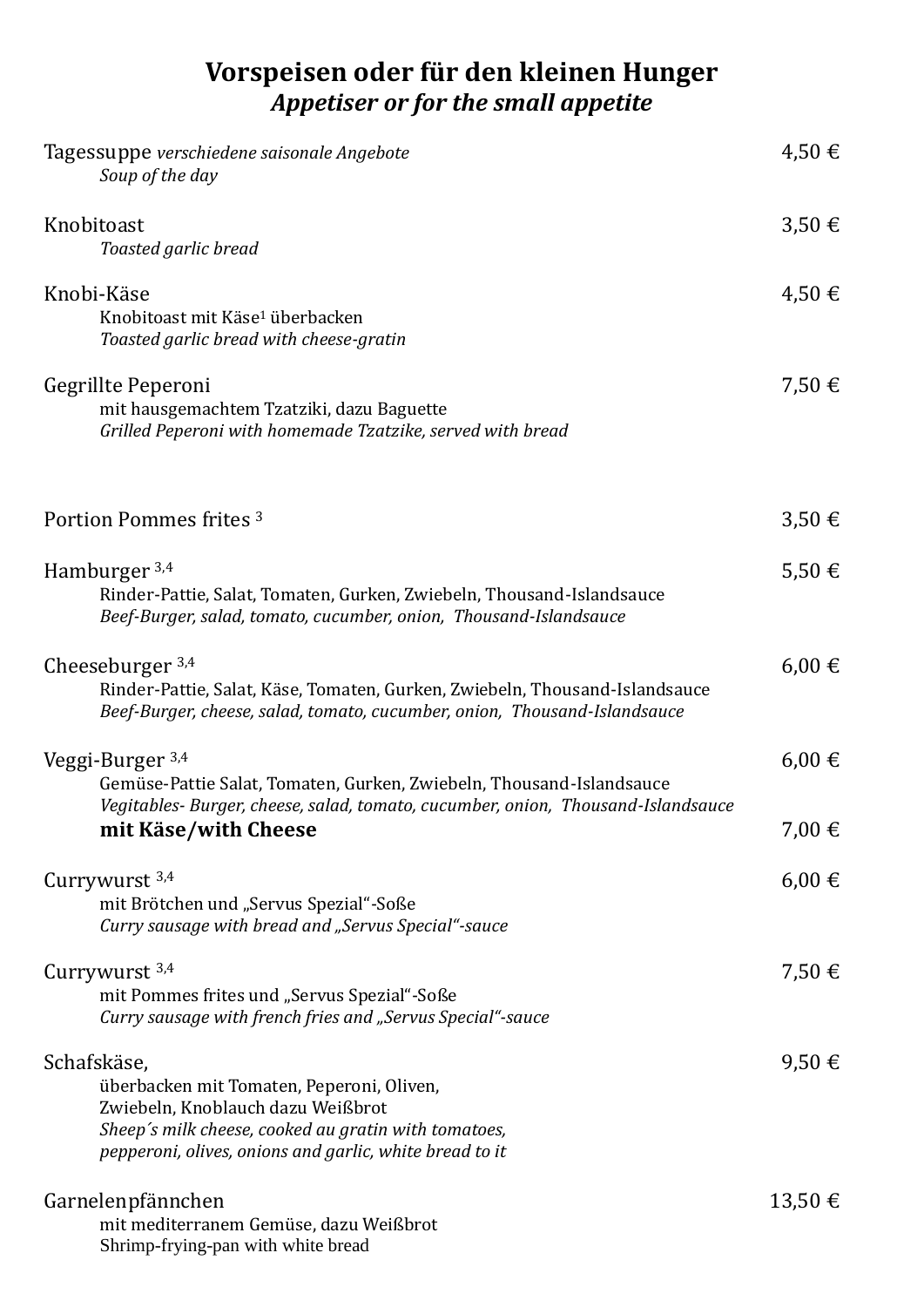## **Bunte Salatteller** *Colorful salad plates*

|                                                                                                                                                                                                                                           |             | klein / small |
|-------------------------------------------------------------------------------------------------------------------------------------------------------------------------------------------------------------------------------------------|-------------|---------------|
| Beilagensalat<br>Side-dish-salad                                                                                                                                                                                                          | $4,50 \in$  |               |
| Großer bunter Salatteller<br>Big varied salad plate, served with bread                                                                                                                                                                    | 7,50€       |               |
| Salatteller "Frankenwald"<br>verschiedene Blattsalate und Rohkostsalate<br>mit geschmorten Champignons<br>Green lettuce and cabbage- and carrot salad with braised mushrooms                                                              | $10,50 \in$ | 8,50€         |
| Salatteller "Greece"<br>Paprika, Gurken, Oliven, Zwiebeln, Peperoni, Tomaten<br>und Schafskäse auf Blattsalat angerichtet<br>Paprika, cucumber, olives, onions, pepperoni, tomatoes and sheep's milk cheese,<br>served upon green lettuce | $12,00 \in$ | 10,00€        |
| Salatteller "Servus"<br>verschiedene Blattsalate und Rohkostsalate<br>mit Schinken <sup>2</sup> – Käseröllchen <sup>1</sup><br>Green lettuce and cabbage- and carrot salad with ham-cheese-rolls                                          | $12,00 \in$ | 10,00 €       |
| Salatteller "Toskana"<br>Paprika, Gurken, Oliven, Zwiebeln, Peperoni, Tomaten<br>und Thunfisch auf Blattsalat angerichtet<br>Paprika, cucumbers, olives, onions, pepperoni, tomatoes and tuna,<br>served upon green lettuce               | $12,00 \in$ | 10,00€        |
| Salatteller "Fit in Lautern"<br>verschiedene Blattsalate und Rohkostsalate<br>mit gegrilltem Hähnchenbrustfilet<br>Green lettuce and cabbage- and carrot salad<br>with grilled chicken breast fillet                                      | $13,00 \in$ | 11,00 €       |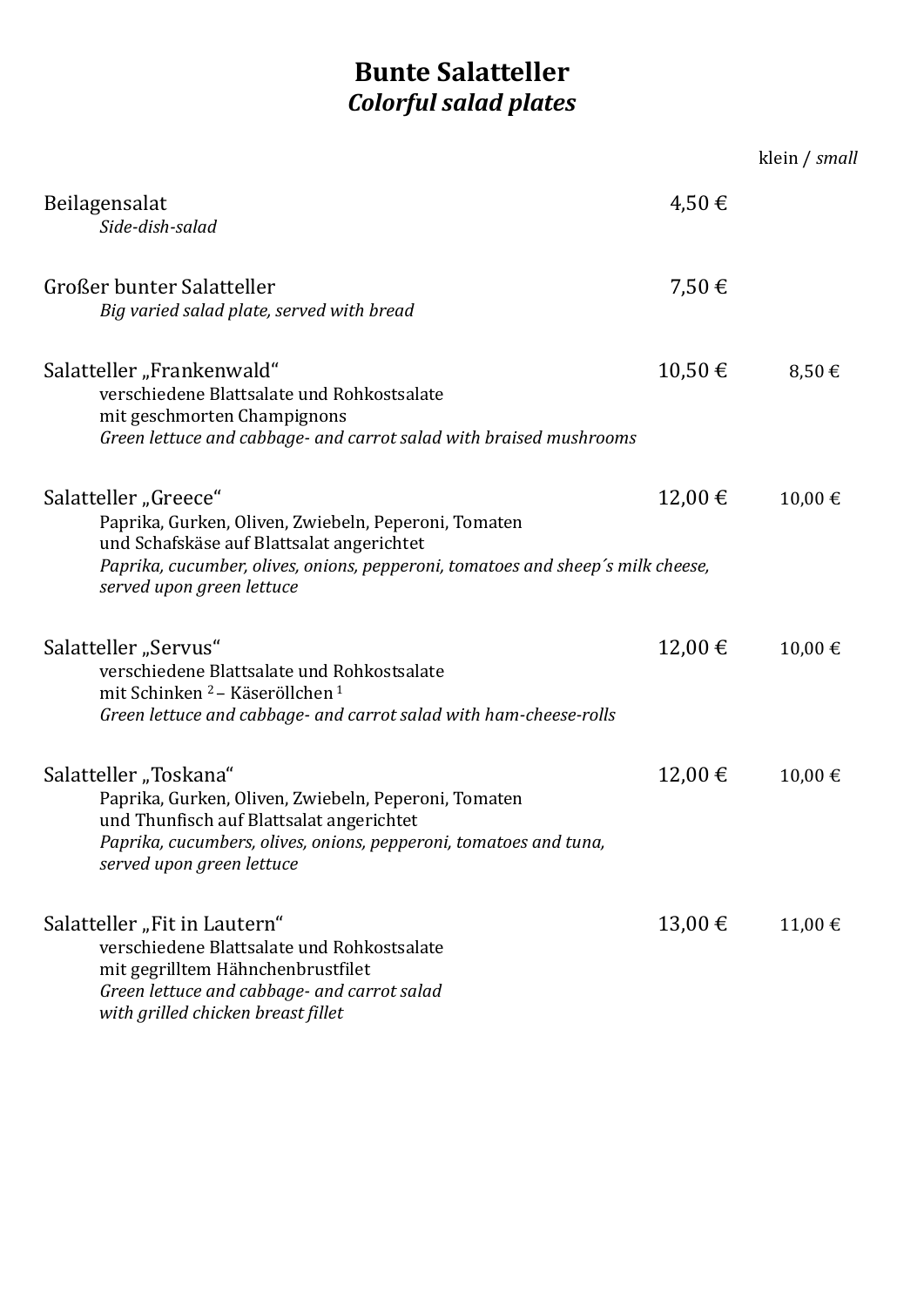### **Bunte Salatteller** *Colorful salad plates*

| Salatteller "Betze"<br>verschiedene Blattsalate und Rohkostsalate<br>mit großem, paniertem Schnitzel<br>Green lettuce and cabbage- and carrot salad with breaded crunchy schnitzel                          | $13,00 \in$ | $11,00 \in$ |
|-------------------------------------------------------------------------------------------------------------------------------------------------------------------------------------------------------------|-------------|-------------|
| Salatteller "Betze CB"<br>verschiedene Blattsalate und Rohkostsalate mit Cordon Bleu<br>Green lettuce and cabbage- and carrot salad<br>with Cordon-Bleu (breaded schnitzel, filled with ham and cheese)     | 16,00 €     |             |
| Salatteller "Wild West"<br>verschiedene Blattsalate und Rohkostsalate<br>mit Roastbeefstreifen und Schmorzwiebeln<br>Green lettuce and cabbage- and carrot salad<br>with roast beef cuts and roasted onions | $17,50 \in$ | $15,50 \in$ |
| Salatteller "Mediterran"<br>verschiedene Blattsalate und Rohkostsalate<br>mit Garnelen "a la plancha"<br>Green lettuce and cabbage- and carrot salad<br>with shrimp "a la plancha"                          | 15,00 €     |             |

**Alle Salate servieren wir mit Joghurtdressing dazu Baguette.** Auf Wunsch auch mit Vinaigrette.

*All salads are served with yoghurt-salad-dressing***.** *If desired with oil and vinegar dressing.*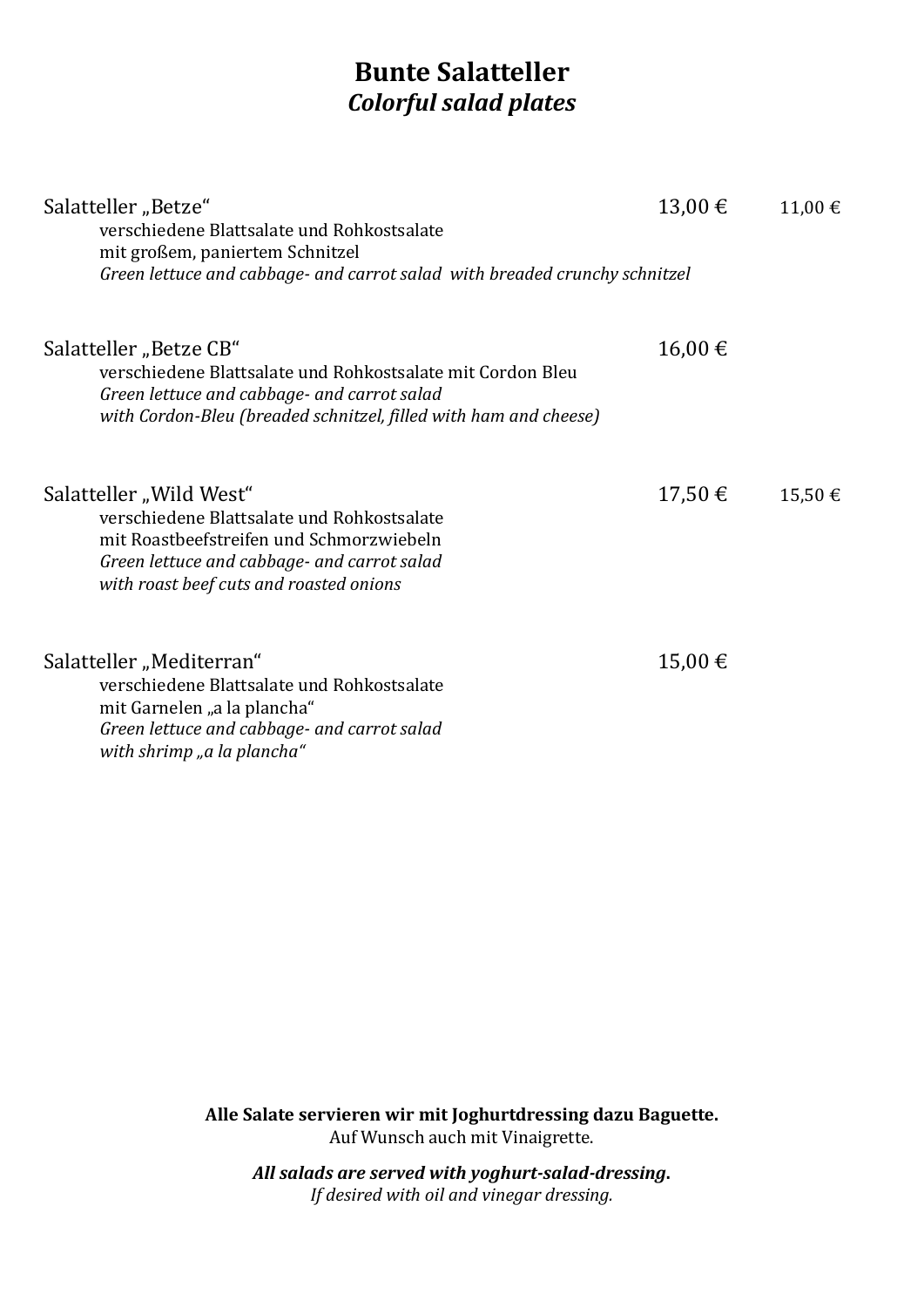# **Leckeres vom Schwein**

*bezogen von der Metzgerei Hamann*

*Delicious pork*

|                                                                                                                                                                                                                                                                                              |         | klein / small |
|----------------------------------------------------------------------------------------------------------------------------------------------------------------------------------------------------------------------------------------------------------------------------------------------|---------|---------------|
| Schnitzel "Wiener Art"<br>Schnitzel paniert<br>mit Pommes frites und Beilagensalat<br>Breaded schnitzel with french fries and side-dish-salad                                                                                                                                                | 13,00 € | 11,00 €       |
| Schweizer Schnitzel<br>Schnitzel pan. mit Tomate und Käse 1 überbacken<br>dazu Pommes frites und Beilagensalat<br>Breaded schnitzel, cooked au gratin with tomatoes and cheese,<br>served with french fries and side-dish-salad                                                              | 16,00 € | 14,00 €       |
| Parmesanschnitzel<br>Schnitzel pan. mit Tomatensoße und Parmesankäse<br>überbacken, dazu Spaghetti und Beilagensalat<br>Breaded schnitzel, cooked au gratin with tomato sauce and Parmesan cheese,<br>served with spaghetti and side-dish-salad                                              | 16,00 € | 14,00 €       |
| Rahmschnitzel<br>Schnitzel pan. mit Rahmsoße<br>dazu Pommes frites und Beilagensalat<br>Breaded schnitzel with cream sauce,<br>served with french fries and side-dish-salad                                                                                                                  | 15,00 € | 13,00 €       |
| Champignonrahmschnitzel<br>Schnitzel pan. mit frischen Champignons<br>dazu Pommes frites und Beilagensalat<br>Breaded schnitzel with mushroom cream sauce,<br>served with french fries and side-dish-salad                                                                                   | 15,00 € | 13,00 €       |
| Hawaiischnitzel<br>Schnitzel pan. mit Schinken <sup>2</sup> , Ananas und Käse <sup>1</sup><br>überbacken dazu Pommes frites und Beilagensalat<br>Breaded schnitzel, cooked au gratin with ham, pineapple and cheese,<br>served with french fries and side-dish-salad                         | 16,00€  | 14,00 €       |
| Cordon-Bleu<br>Schnitzel pan., gefüllt mit Schinken <sup>2</sup> und Käse <sup>1</sup><br>dazu Pommes frites und Beilagensalat<br>Breaded schnitzel, filled with ham and cheese,<br>served with french fries and side-dish-salad                                                             | 16,00€  |               |
| Feinschmecker Cordon-Bleu<br>Schnitzel pan., gefüllt mit Schinken <sup>2</sup> und Käse <sup>1</sup><br>mit Champignonrahmsoße, dazu Pommes frites und Beilagensalat<br>Breaded schnitzel, filled with ham and cheese,<br>served with mushroom cream sauce, french fries and side-dish-salad | 18,00 € |               |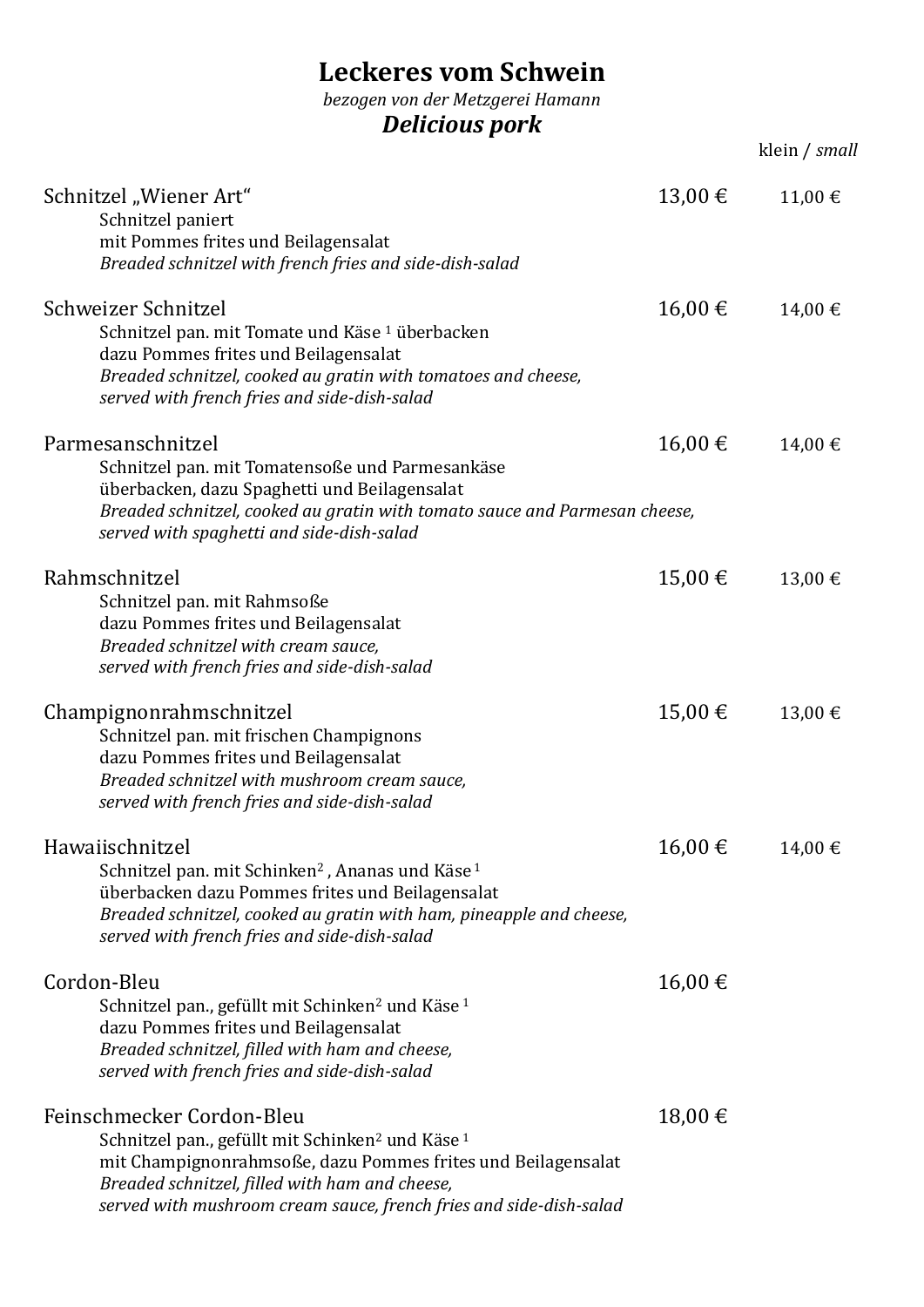### **Leckeres vom Schwein**

*bezogen von der Metzgerei Hamann*

### *Delicious pork*

|                                                                                                                                                                                                                                                                         |             | klein / small |
|-------------------------------------------------------------------------------------------------------------------------------------------------------------------------------------------------------------------------------------------------------------------------|-------------|---------------|
| Schwäbischer Filettopf<br>Schweinefiletmedaillons mit Champignonrahm auf<br>Spätzle mit Käse <sup>1</sup> überbacken, dazu Beilagensalat<br>Porkfillet medalions with mushroom cream sauce on egg noodles,<br>cooked au gartin with cheese, served with side-dish-salad | $18,00 \in$ | 16,00 €       |
| Teufelslende<br>Schweinefilet-Medaillons mit feuriger Soße<br>dazu Pommes frites und Beilagensalat<br>Porkfillet skewer with spicy sauce,<br>served with french fries and side-dish-salad                                                                               | $18,00 \in$ | 16,00€        |
| Schweinelende in Chmapignonrahmsoße<br>Schweinefiletmedaillons mit Champignonrahmsoße und Pommes<br>dazu Beilagensalat<br>Porkfillet medalions with mushroom cream sauce with fries, served with side-salad                                                             | $18,00 \in$ | 16,00 €       |

### **Feines vom Rind** *Fine beef*

| Rumpsteak "Classik"                                                                                                            | 24,00 €     |
|--------------------------------------------------------------------------------------------------------------------------------|-------------|
| mit Kräuterbutter, dazu Pommes frites und Beilagensalat<br>Steak with seasoned butter, served with french fries and side-salad |             |
| Rumpsteak "Sportler"                                                                                                           | 26,00 €     |
| mit Schmorzwiebeln und Kräuterbutter, an "Buntem Salat"                                                                        |             |
| Steak with braised onions and seasoned butter, served with colorful salad                                                      |             |
| Rumpsteak "Pfälzer Art"                                                                                                        | $26,00 \in$ |
| mit Schmorzwiebeln und Kräuterbutter                                                                                           |             |
| dazu Bratkartoffeln und Beilagensalat                                                                                          |             |
| Steak with braised onions and seasoned butter,<br>served with baked potatoes and side-salad                                    |             |
|                                                                                                                                |             |
| Rumpsteak "Rustika"                                                                                                            | 27,00 €     |
| mit geschmorten Champignon und Schmorzwiebeln                                                                                  |             |
| Kräuterbutter, dazu Bratkartoffeln und Beilagensalat<br>Steak with braised mushrooms and onions,                               |             |
| served with baked potatoes and side-salad                                                                                      |             |
|                                                                                                                                |             |
| Rumpsteak "Pfefferrahm"                                                                                                        | 27,00 €     |
| mit Pfefferrahmsoße, dazu Pommes und Beilagensalat                                                                             |             |
| Steak with pepper cream sauce, served with french fries and side-salad                                                         |             |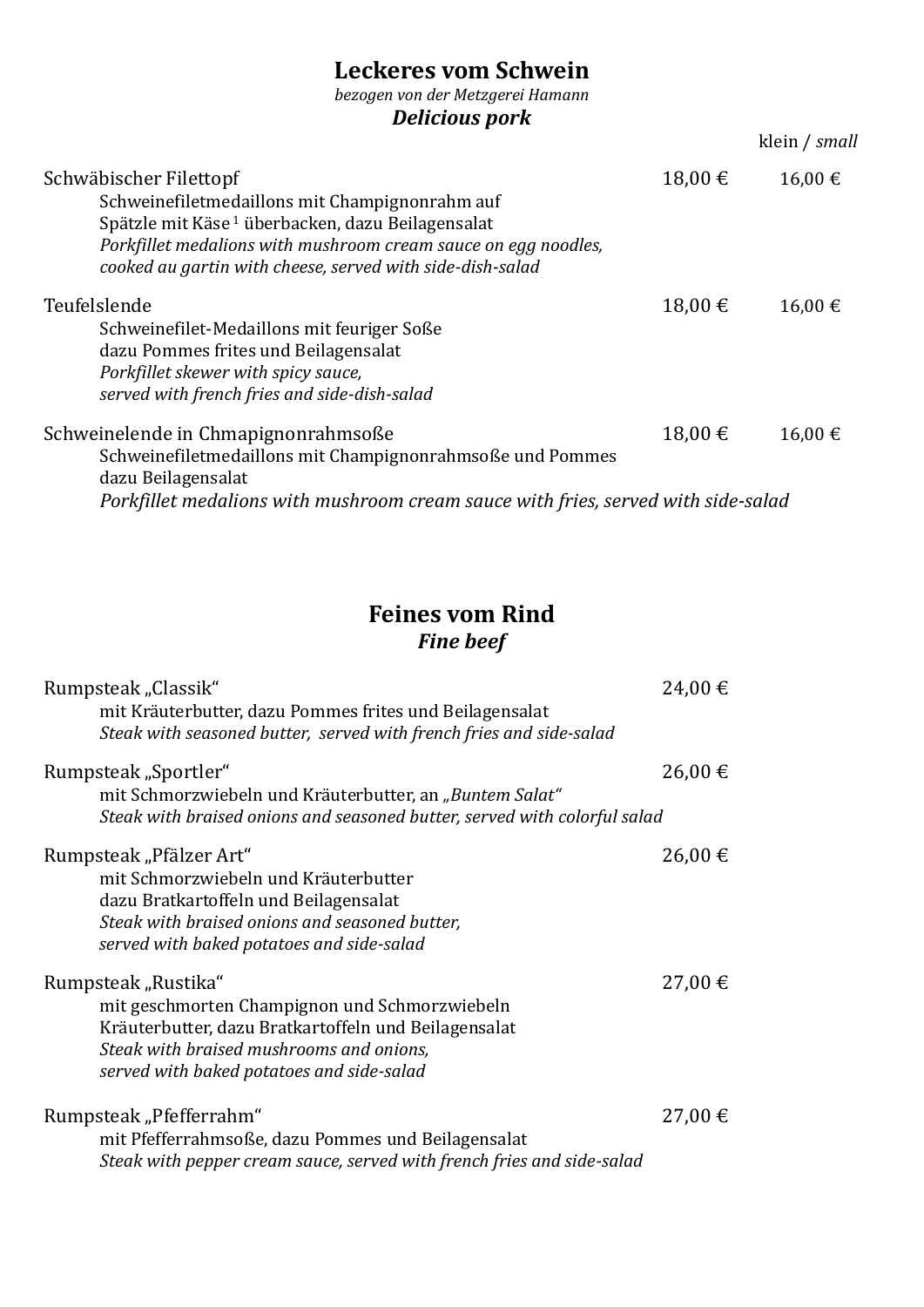### **Zartes vom Geflügel** *Delicate poultry*

| Hähnchenbrustfilet an Curryrahmsoße<br>dazu Kroketten <sup>1</sup> und Beilagensalat<br>Chicken breast with curry cream sauce,<br>served with potato croquettes and side-dish-salad                                                                                 | 14,00 €     |               |
|---------------------------------------------------------------------------------------------------------------------------------------------------------------------------------------------------------------------------------------------------------------------|-------------|---------------|
| Hähnchenschnitzel paniert<br>dazu Pommes frites und Beilagensalat<br>Breaded chicken schnitzel,<br>served with french fries and side-dish-salad                                                                                                                     | 14,00 €     |               |
| Hähnchenschnitzel "Hawaii"<br>mit Schinken <sup>2</sup> , Ananas und Käse <sup>1</sup> überbacken<br>dazu Pommes frites und Beilagensalat<br>Breaded chicken schnitzel, cooked au gratin with pineapple and cheese,<br>served with french fries and side-dish-salad | 16,00 €     |               |
| Fisch, Spezialitäten<br><b>Fish specialties</b>                                                                                                                                                                                                                     |             |               |
|                                                                                                                                                                                                                                                                     |             | klein / small |
| Zanderfilet gebraten an mediterranem Gemüse<br>dazu Rosmarinkartoffeln<br>Zander filet fried with Mediterranean vegetables<br>served with rosemary potatoes                                                                                                         | $18,00 \in$ | 16,00€        |
| Garnelen "mediterraner art"<br>mit Spaghetti<br>Shrimp mediterranean way served with spaghetti                                                                                                                                                                      | 15,00 €     | 13,00 €       |
| <b>Nudelgerichte</b><br><b>Noodle dishes</b>                                                                                                                                                                                                                        |             |               |
| Spaghetti mit Tomatensoße<br>Spaghetti with tomato sauce                                                                                                                                                                                                            | 7,50 €      | $6,50 \in$    |
| Spaghetti "aglio olio"<br>Spaghetti with olive oil, garlic and small tomato pieces                                                                                                                                                                                  | 7,50 €      | $6,50 \in$    |
| Käsespätzle <sup>1</sup><br>Cheese egg noodles                                                                                                                                                                                                                      | $8,50 \in$  | 7,50€         |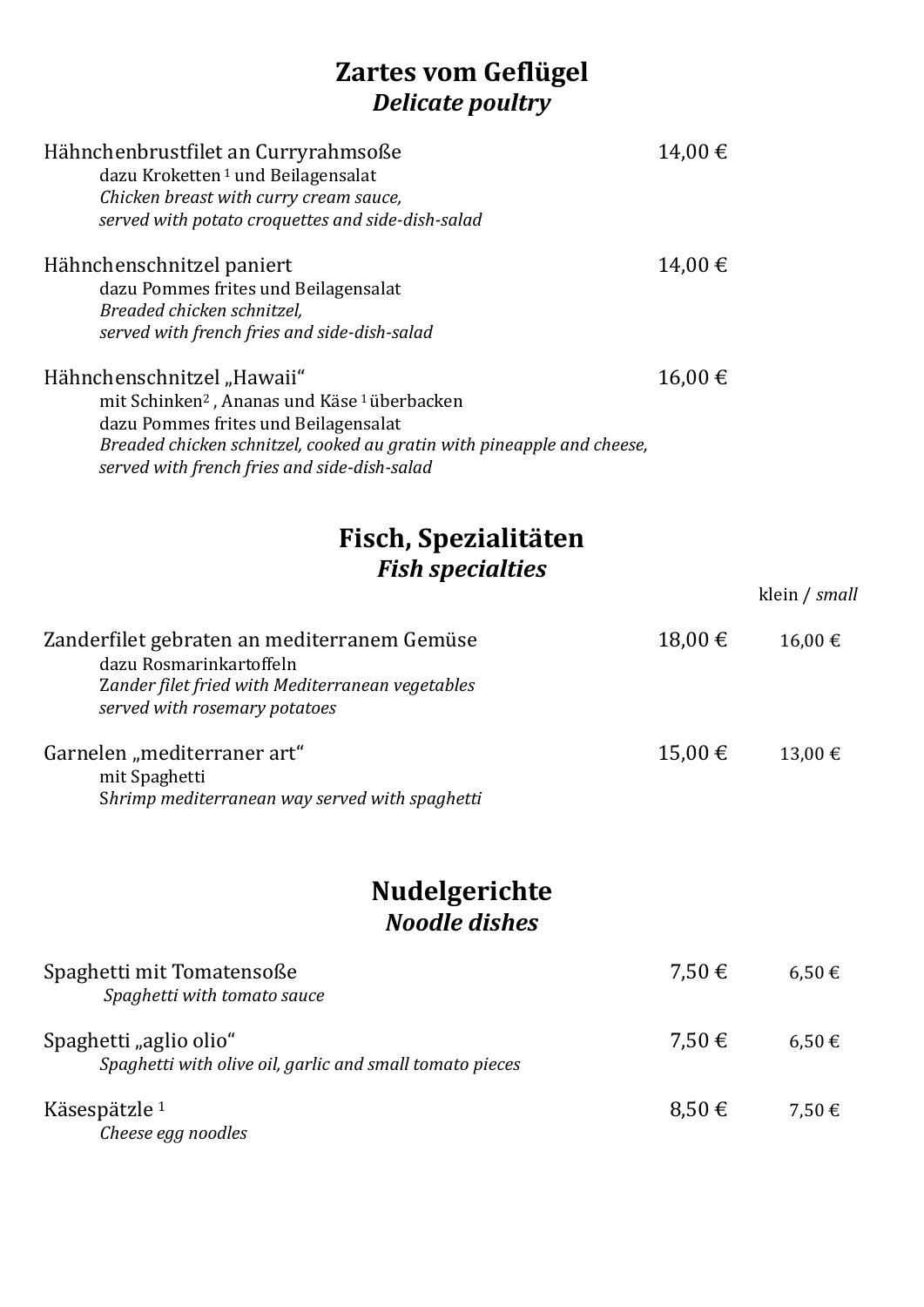### **Für unsere kleinen Gäste**

| Räuberteller                                                       | fer umme   |
|--------------------------------------------------------------------|------------|
| Bambiniteller<br>Spätzle oder Spaghetti mit Soße nach Wahl         | 5,00 €     |
| "Knackwurst"<br>mit Pommes                                         | $6,50 \in$ |
| Zwergenschnitzel<br>Kleines paniertes Schweineschnitzel mit Pommes | 7,50 €     |
| Spaßvogel<br>Hähnchenbrustfilet mit Krokettenbällchen              | 9,50€      |

### **Eis und Dessert** *Ice cream and dessert*

#### **Wir servieren Eis von Mövenpick**

| gemischtes* Eis, ohne Sahne                                                                     | 2 Kugeln / 2 balls                       | $3,20 \in$           |
|-------------------------------------------------------------------------------------------------|------------------------------------------|----------------------|
| Mixed* ice cream                                                                                | 3 Kugeln / 3 balls                       | 4,80€                |
| gemischtes* Eis, mit Sahne<br>Mixed* ice cream with whipped cream                               | 2 Kugeln / 2 balls<br>3 Kugeln / 3 balls | $4,20 \in$<br>5,80 € |
| Vanilleeis mit heißen Himbeeren und Sahne<br>Vanilla ice cream with hot raspberries             |                                          | 7.50 €               |
| Apfelstrudel mit Vanilleeis und Sahne<br>Apple strudel with vanilla ice cream and whipped cream |                                          | 7.50 €               |
|                                                                                                 |                                          |                      |

\* Geschmacksauswahl: Vanille, Schokolade, Erdbeere \* choice of flavors: vanilla, strawberry, chocolate

#### **We kindly point out that our prices do not include tips Wir weisen Euch freundlich darauf hin, dass unsere Preise kein Trinkgeld enthalten.**

| 1. mit Farbstoff(en)<br>2. mit Konservierungsstoff(en) | Zusatzstoffe in Lebensmitteln und Getränken:<br>4. mit Geschmacksverstärker<br>5. Koffeinhaltig | 7. Phenylalaninguelle<br>8. Chininhaltig |
|--------------------------------------------------------|-------------------------------------------------------------------------------------------------|------------------------------------------|
| 3. mit Antioxidationsmittel                            | 6. Süßungsmittel                                                                                |                                          |

*Information zu Allergenen bitte beim Personal erfragen*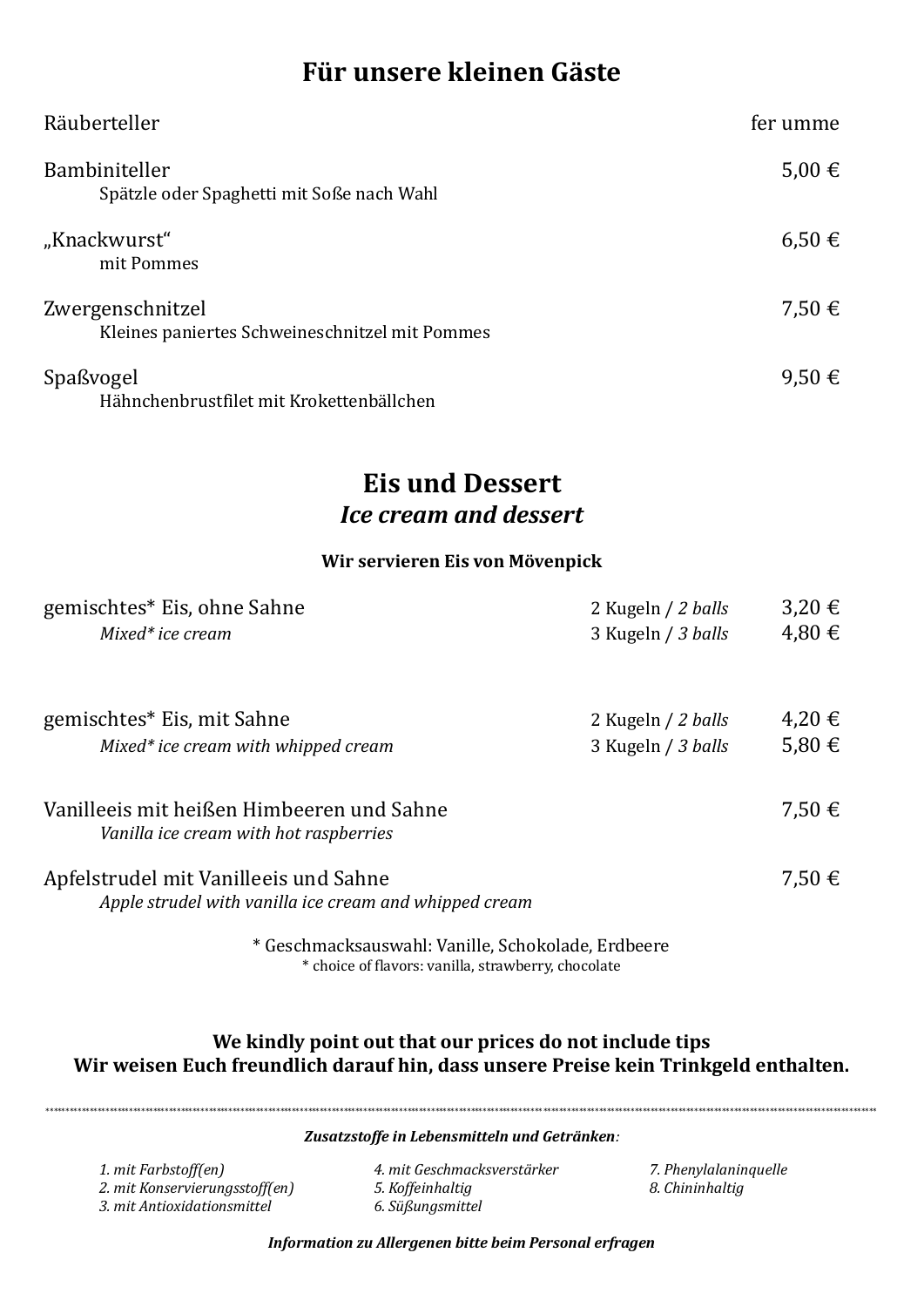# **Biere vom Fass**

| <b>Karlsberg Ur-Pils</b>                                                                            | $0,25$ L<br>Maß / 1 Liter | $2,50 \in$<br>$0,4$ L $3,80 \in$<br>$0,5 L$ $4,50 E$<br>$8,50 \in$                  |
|-----------------------------------------------------------------------------------------------------|---------------------------|-------------------------------------------------------------------------------------|
| <b>Staffelberg Bräu Pils</b>                                                                        |                           | $0,25 \text{ L}$ $2,50 \in$                                                         |
| auch als Radler oder Colabier <sup>1,3,5</sup>                                                      | 0.4 L<br>Maß / 1 Liter    | $3,80 \in$<br>$0,5 L$ $4,50 \in$<br>$8,50 \in$                                      |
| Staffelberg Bräu Hefeweißbier                                                                       | $0,3$ L                   | $3,00 \in$                                                                          |
| auch als Radler-Weizen oder Cola-Weizen <sup>1,3,5</sup>                                            | Maß / 1 Liter             | $0,5 L$ $4,50 E$<br>$8,50 \in$                                                      |
| Saft-Weizen (Bananen, Kirsch, Apfel, usw.)                                                          | 0,5 L                     | $5,00 \in$                                                                          |
| Staffelberg Bräu Loffelder Dunkel<br>auch als Krefelder (Loffelder Dunkel mit Cola)                 | Maß / 1 Liter             | $0,25 \text{ L}$ $2,50 \in$<br>$0,4$ L $3,80 \in$<br>$0,5 L$ $4,50 E$<br>$8,50 \in$ |
| <b>Meter</b> $11 \times 0.2$ L nach Wahl                                                            |                           | 17,00 €                                                                             |
| <b>Flaschenbiere</b>                                                                                |                           |                                                                                     |
| Kristallweizen                                                                                      | 0,5 L                     | $4,50 \in$                                                                          |
| Weizen Dunkel                                                                                       | $0,5$ L                   | $4,50 \in$                                                                          |
| Staffelberg Bräu, verschiedene Spezial- und Saisonbiere<br>siehe Sonderkarte                        | 0,5 L                     | $4,50 \in$                                                                          |
| Staffelberg Bräu Pils Alkoholfrei<br>auch als Radler oder Colabier <sup>1,3,5</sup>                 | 0,5 L                     | 4,50€                                                                               |
| Staffelberg Bräu Hefeweizen Alkoholfrei<br>auch als Radler-Weizen oder Cola-Weizen <sup>1,3,5</sup> | 0,5 L                     | 4,50€                                                                               |
| Original Bayerisch Malz                                                                             | 0,5 L                     | 4,50€                                                                               |
| Schleicher glutenfreies Bier                                                                        | 0,5 L                     | 4,50€                                                                               |
| Gründels Fresh                                                                                      | 0,33 L                    | $3,00 \in$                                                                          |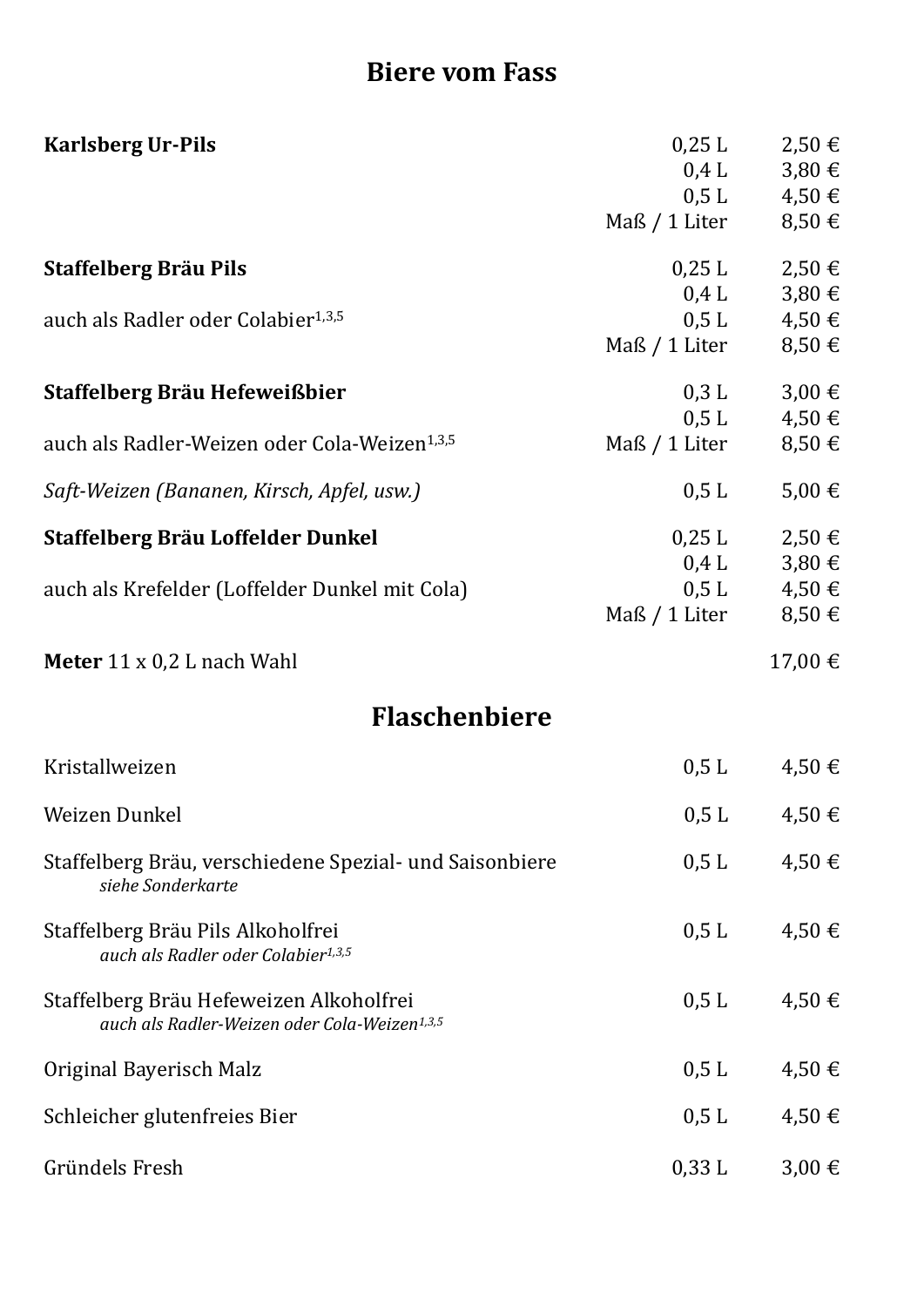# **Franken spezial**

| Bierprobe<br>6 Flaschen fränkisches Bier, je nach Saison, im Sechsertragerl |             | 25,00 €      |
|-----------------------------------------------------------------------------|-------------|--------------|
| Goaßmaß                                                                     | ca. 1 Liter | 16,00 €      |
| Laternenmaß                                                                 | ca. 1 Liter | 16,00€       |
| "Turm", mindestens 50 cm. Hoch                                              |             | 16,00€       |
| Spirituosen                                                                 |             |              |
| Obstler                                                                     | 2 cl        | $2,50 \in$   |
| Willi                                                                       | 2 cl        | $2,50 \in$   |
| Wodka                                                                       | 2 cl        | $2,50 \in$   |
| Ouzo                                                                        | 2 cl        | $2,50 \in$   |
| Sambuca                                                                     | 2 cl        | $2,50 \in$   |
| Jägermeister                                                                | 2 cl        | $2,50 \in$   |
| Averna                                                                      | 2 cl        | $2,50 \in$   |
| Ramazotti                                                                   | 2 cl        | $2,50 \in$   |
| Baccardi                                                                    | 2 cl        | $2,50 \in$   |
| Jack Daniels                                                                | 2 cl        | $3,00 \in$   |
| Jameson                                                                     | $2$ cl      | $3,00 \in$   |
| Asbach                                                                      | 2 cl        | $2,50 \in$   |
|                                                                             | Gespritzt   | $+ 0.50 \in$ |

**Besonders empfehlen wir euch unsere vielfältige Auswahl der Edelobstbrennerei "Senger" aus dem Frankenland!**

## **Longdrinks**

| $G$ in-Tonic $1,3,8$           | 4 cl | 7.50 €          |
|--------------------------------|------|-----------------|
| Campari-Soda oder -Orangensaft |      | 4 cl 7,50 €     |
| Jacky-Cola <sup>1,3,5</sup>    | 4 cl | $8.50 \in$      |
| Asbach-Cola <sup>1,3,5</sup>   |      | 4 cl $7,50 \in$ |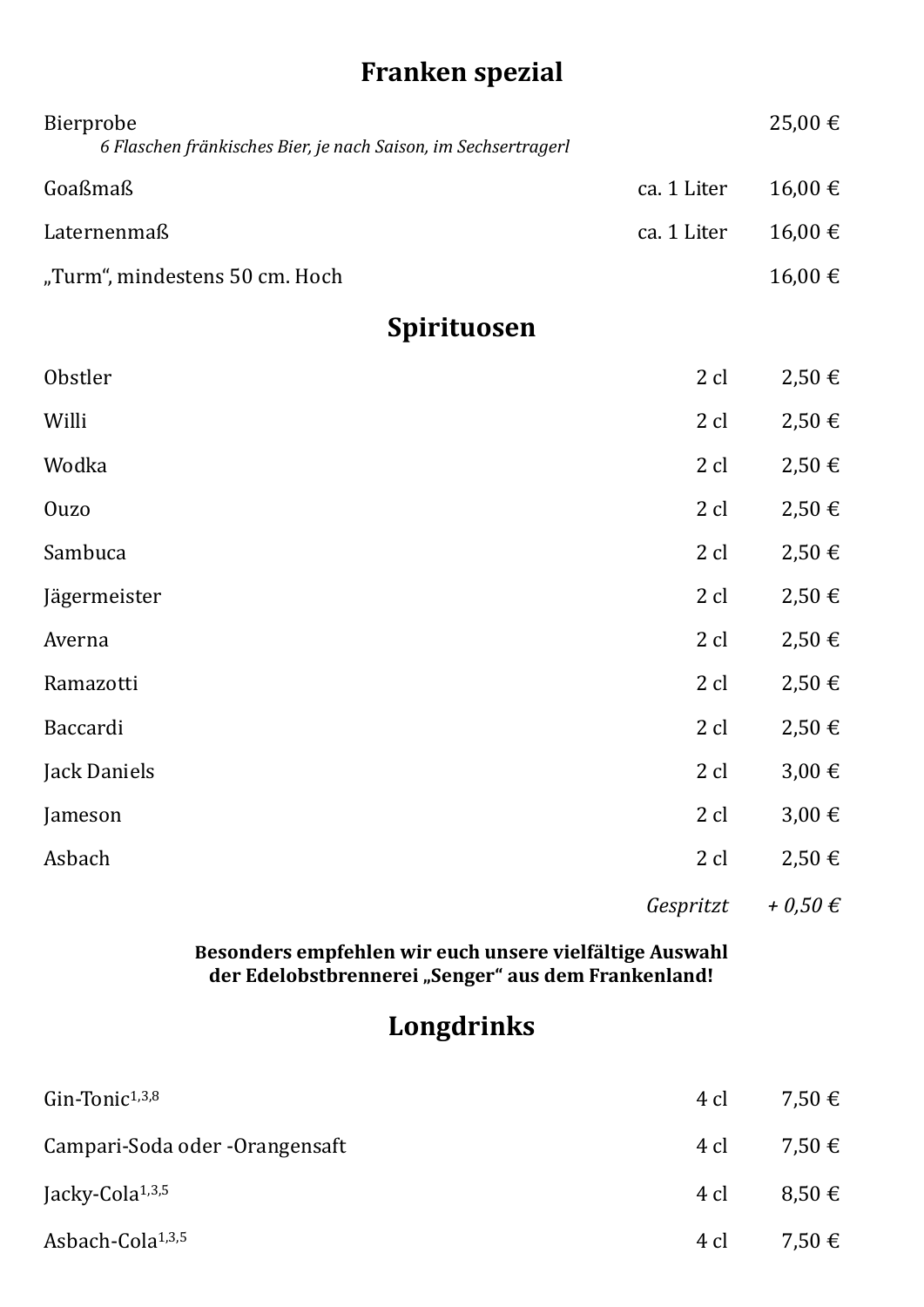# **Alkoholfreie Getränke**

| Coca-Cola <sup>1,3,5</sup> , Coca-Cola Zero <sup>1,3,5,6,7</sup> ,<br>Fanta <sup>1,3</sup> , Spezi <sup>1,3,5</sup> , oder Sprite | Glasflasche 0,33 L     | $3,80 \in$                             |
|-----------------------------------------------------------------------------------------------------------------------------------|------------------------|----------------------------------------|
| Almdudler, Flasche                                                                                                                | 0,35 L                 | $4,00 \in$                             |
| Staffelberg Bräu Limonade, verschiedene Sorten<br>z.B. Eistee Pfirsich, Apfel-Kirsch, Schwarze Barbara oder Top-Fit               | 0,5 L                  | $3,80 \in$                             |
| Mineralwasser naturell, Flasche                                                                                                   | 0,25 L                 | $2,50 \in$                             |
| Mineralwasser spritzig, Flasche                                                                                                   | 0,25 L<br>0,75 L       | 2,50€<br>$5,00 \in$                    |
| Schweppes Ginger Ale <sup>1</sup> , Bitter Lemon <sup>1,2,3,8</sup> oder Tonic Water <sup>1,3,8</sup>                             | 0,2 L<br>0.4 L<br>0.4L | $3,00 \in$<br>$5,00 \in$<br>$4,50 \in$ |
| Fruchtsäfte                                                                                                                       |                        |                                        |
| Apfelsaft, Orangensaft                                                                                                            | $0,25$ L<br>0.4 L      | $3,00 \in$<br>$5,00 \in$               |
| Kirschsaft, Johannisbeersaft, Bananensaft, Roter Traubensaft                                                                      | 0,2 L<br>0.4 L         | $3,00 \in$<br>$5,50 \in$               |
| <b>Saftschorle</b>                                                                                                                |                        |                                        |
| Apfelsaft, Orangensaft, Johannisbeersaft                                                                                          | $0,25$ L<br>0.4 L      | $3,00 \in$<br>$4,50 \in$               |
| Johannisbeersaft, Kirschsaft, Bananensaft, Roter Traubensaft                                                                      | 0.4 L                  | $5,00 \in$                             |
| Heiße Getränke                                                                                                                    |                        |                                        |
| <b>Espresso</b>                                                                                                                   |                        | $2,00 \in$                             |
| Doppelter Espresso                                                                                                                |                        | $3,50 \in$                             |
| <b>Tasse Kaffee</b>                                                                                                               |                        | $2,50 \in$                             |
| Tasse Kaffee groß                                                                                                                 |                        | $3,50 \in$                             |
| Cappuccino<br>mit Sahne                                                                                                           |                        | $4,00 \in$<br>$4,50 \in$               |
| Latte Macchiato                                                                                                                   |                        | $4,00 \in$                             |
| Tee, verschiedene Sorten, z.B. Schwarz, Grün, Kräuter, Früchte, Pfefferminz, u.s.w.                                               |                        | $2,00 \in$                             |
| Tee, schwarz mit Rum 2cl                                                                                                          |                        | $4,00 \in$                             |
| Heiße Schokolade<br>mit Sahne                                                                                                     |                        | $4,00 \in$<br>$4,50 \in$               |
| Glühwein                                                                                                                          |                        | $4,00 \in$                             |